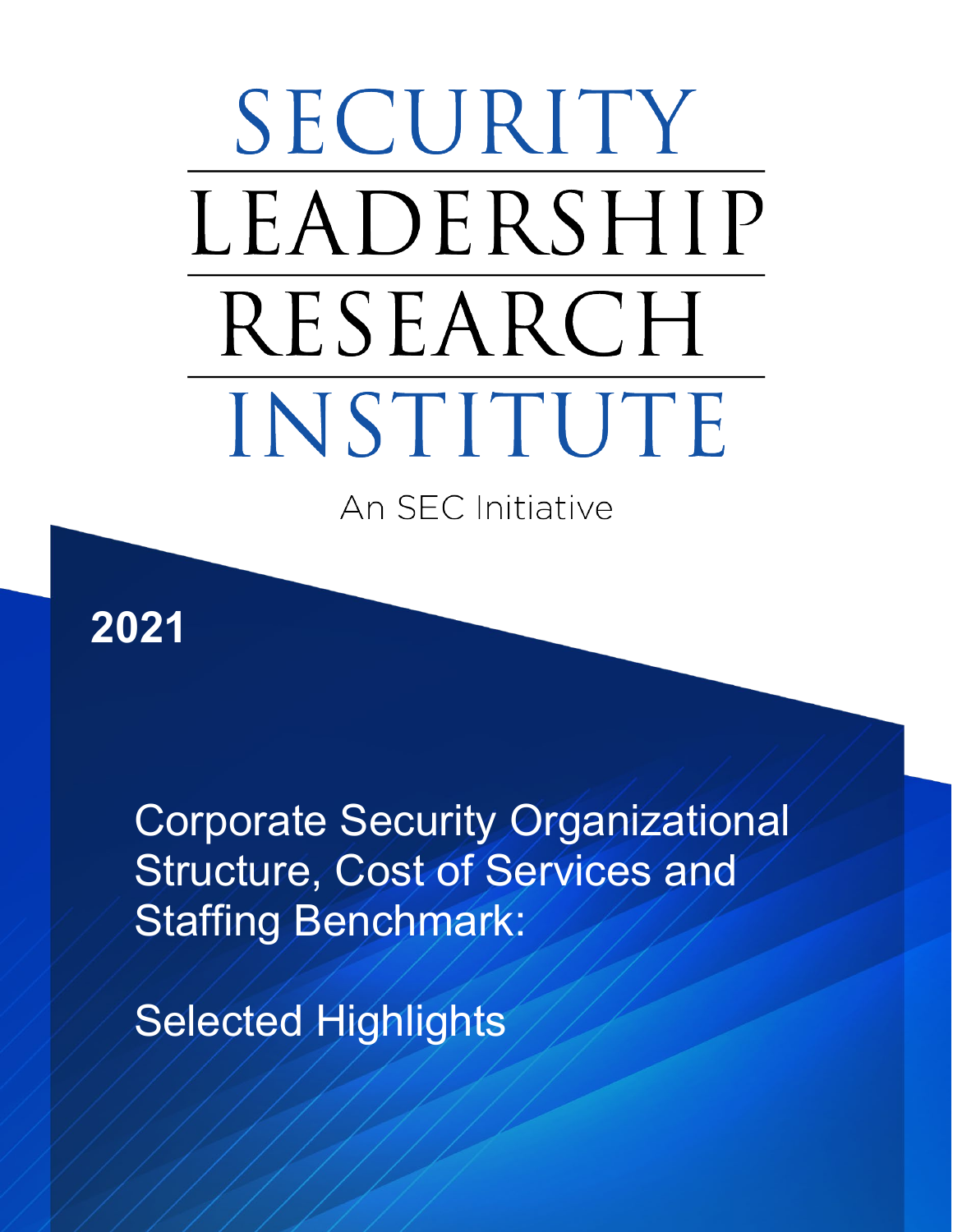## About This Research

The data used in this analysis were provided by SLRI members and Tier 1 Security Leaders™ of the Security Executive Council. All are risk management practitioners comprising a broad cross-section of industries. The organizations represented come from the public and private sectors; they range from small and medium-sized businesses to some of the largest international corporations.

Results, when possible, are broken down into categories so that participants can select specific metrics for comparison purposes. These details are provided when there is sufficient data to compare between categories or groups and when anonymity is assured.

Not all questions were answered by all participants. Data was only included when it was appropriate to do so; every attempt has been made to preserve the quality of the reported results. The SEC's Security Leadership Research Institute (SLRI) strives to provide meaningful and useful information to its members.

The intent is to regularly update the results as more members join and share their information from all verticals, sectors, and industries. At the end of these highlights you'll find information on how to participate.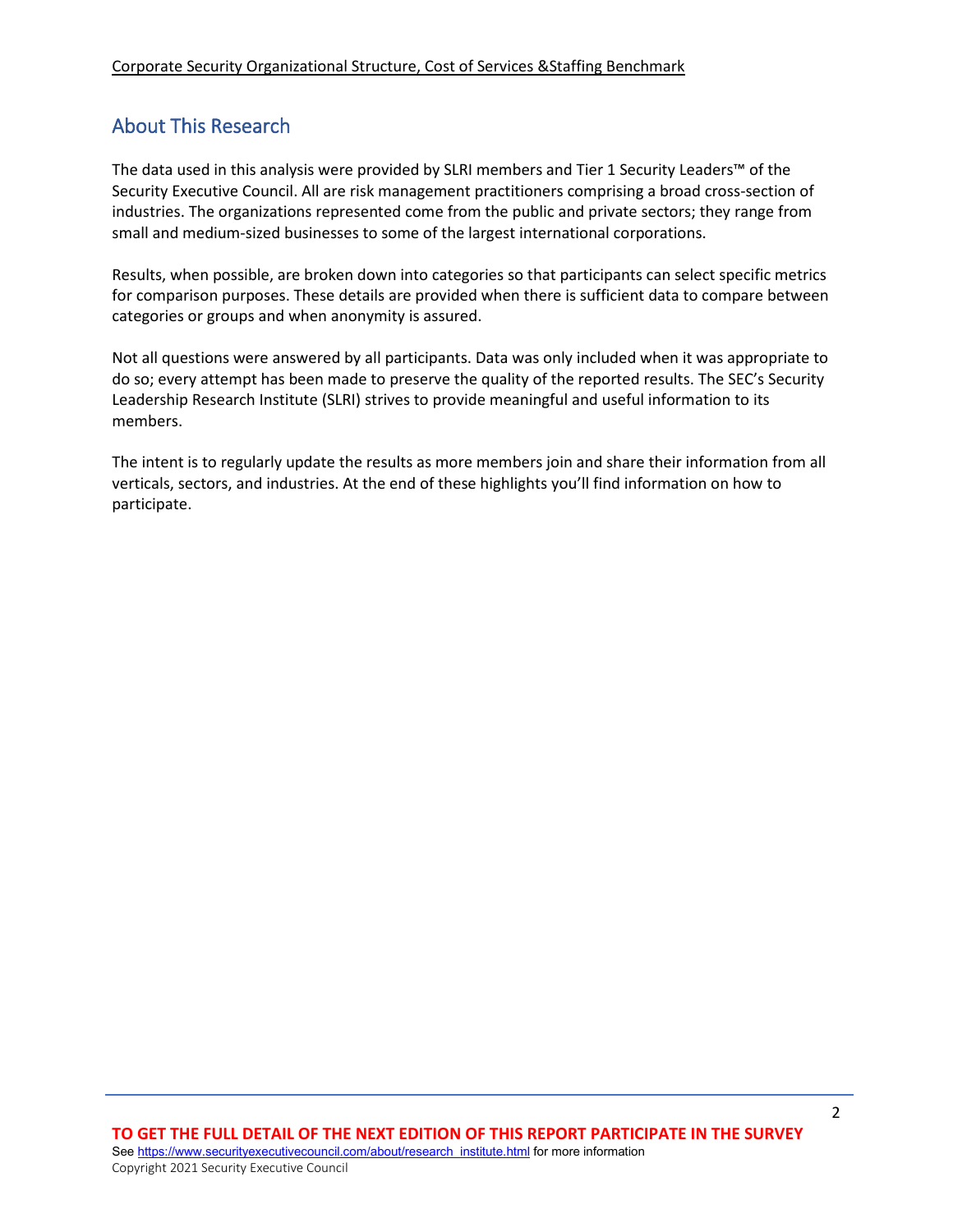## **Demographics**

This 2021 report provides more data breakdown than previous iterations. Much of the demographic data, such as organization revenue, employee count, areas managed, title level, and report-to level, are provided in box and whisker charts to simplify benchmarking and offer meaningful comparison.





**TO GET THE FULL DETAIL OF THE NEXT EDITION OF THIS REPORT PARTICIPATE IN THE SURVEY**  Se[e https://www.securityexecutivecouncil.com/about/research\\_institute.html](https://www.securityexecutivecouncil.com/about/research_institute.html) for more information Copyright 2021 Security Executive Council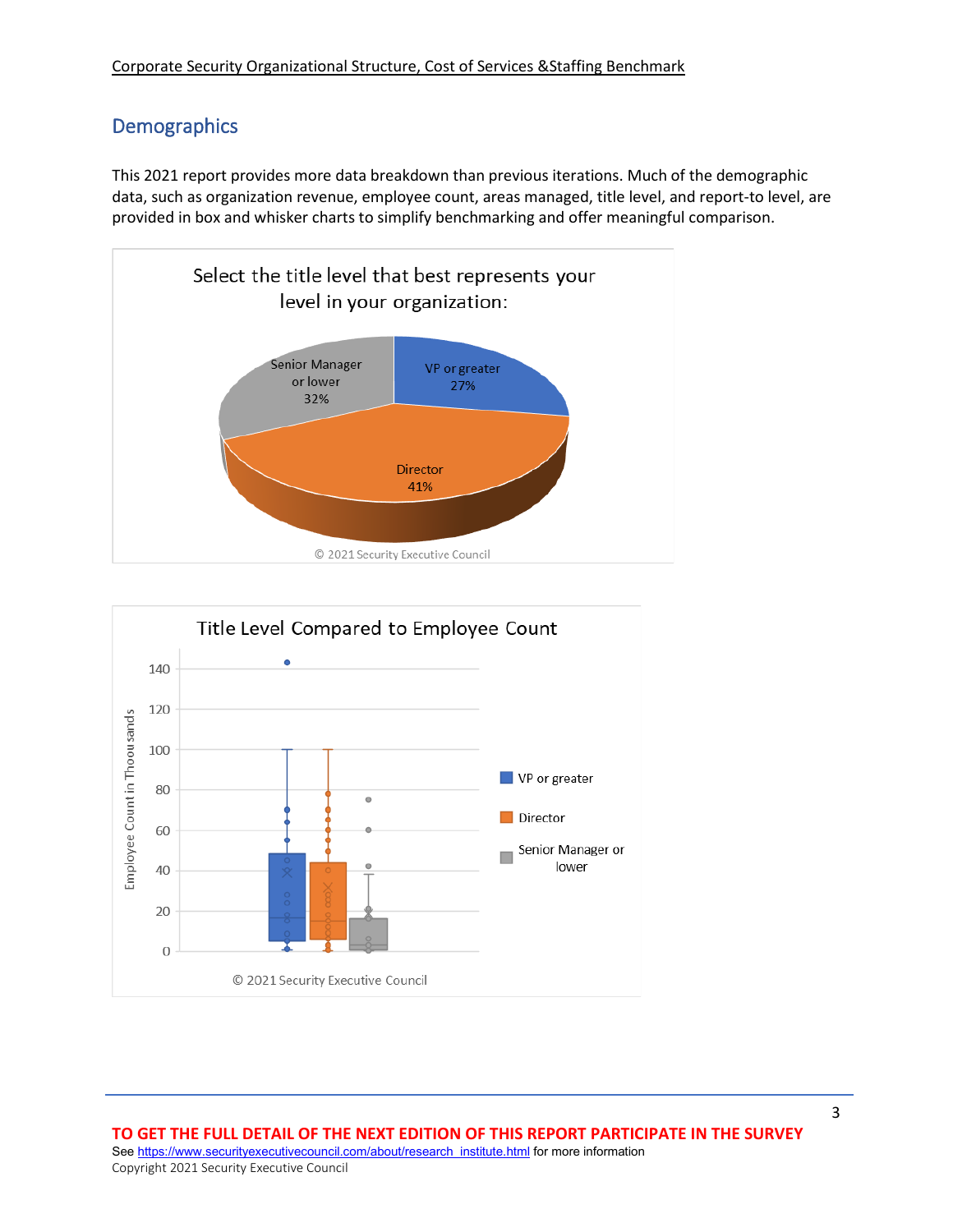



*1. Report to level refers to the number of levels the respondent is removed from the top executive of the company.*

The full report details report-to level by organization revenue, domains managed compared to security budget, report-to function vs. reporting level, and much more.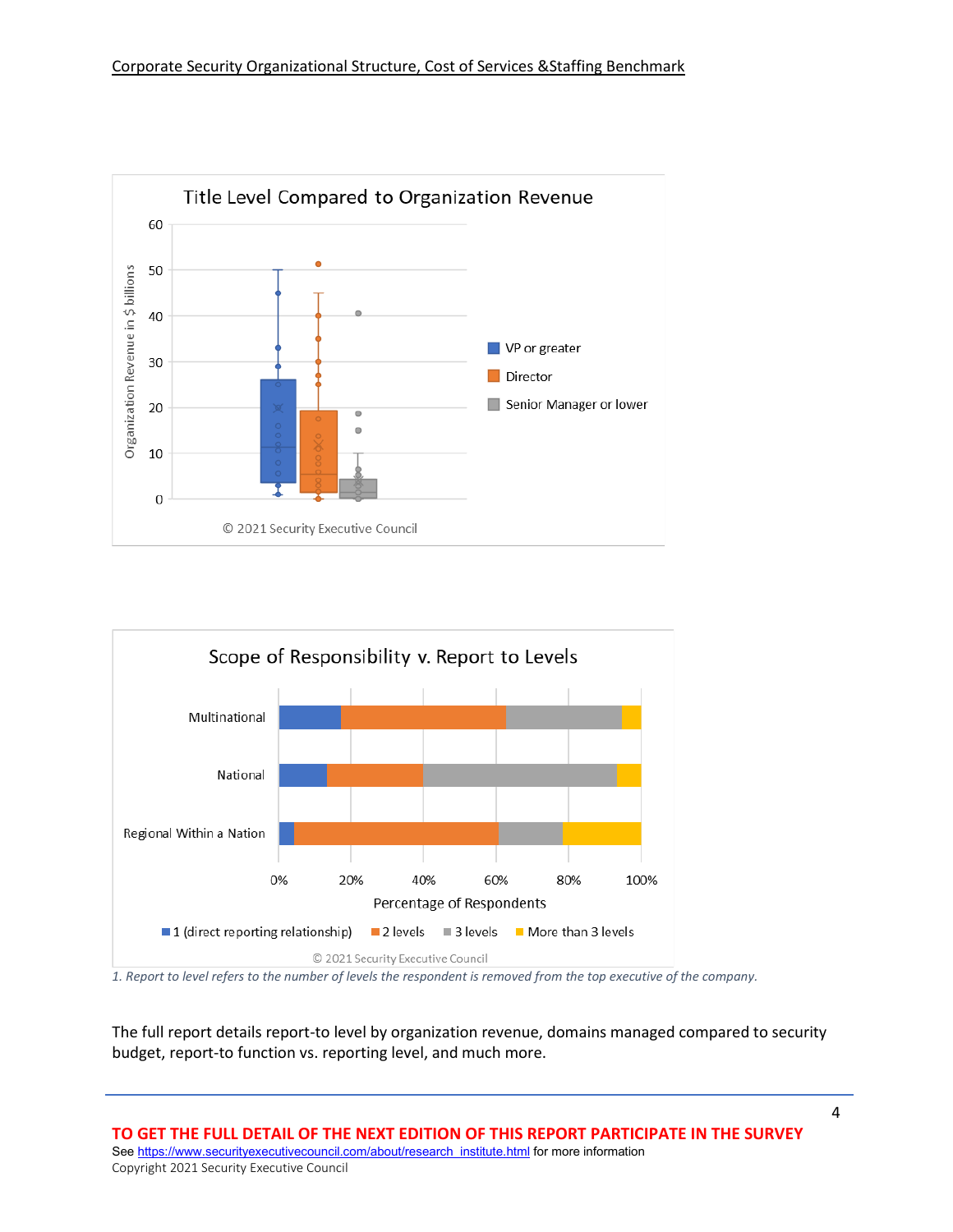#### Budget

Every organization is different and approaches its security budget in different ways. The 2021 report provides averages across several different categories to provide risk management professionals a way to obtain a rough estimate of typical security budget size.

Average security budget reported: \$13,254,850 Median security budget reported: \$2,948,826



The full report breaks down budget by square footage, as a percentage of revenue, by sites covered, and more.

# **Staffing**

On average, respondents reported one security employee for every 93 employees.